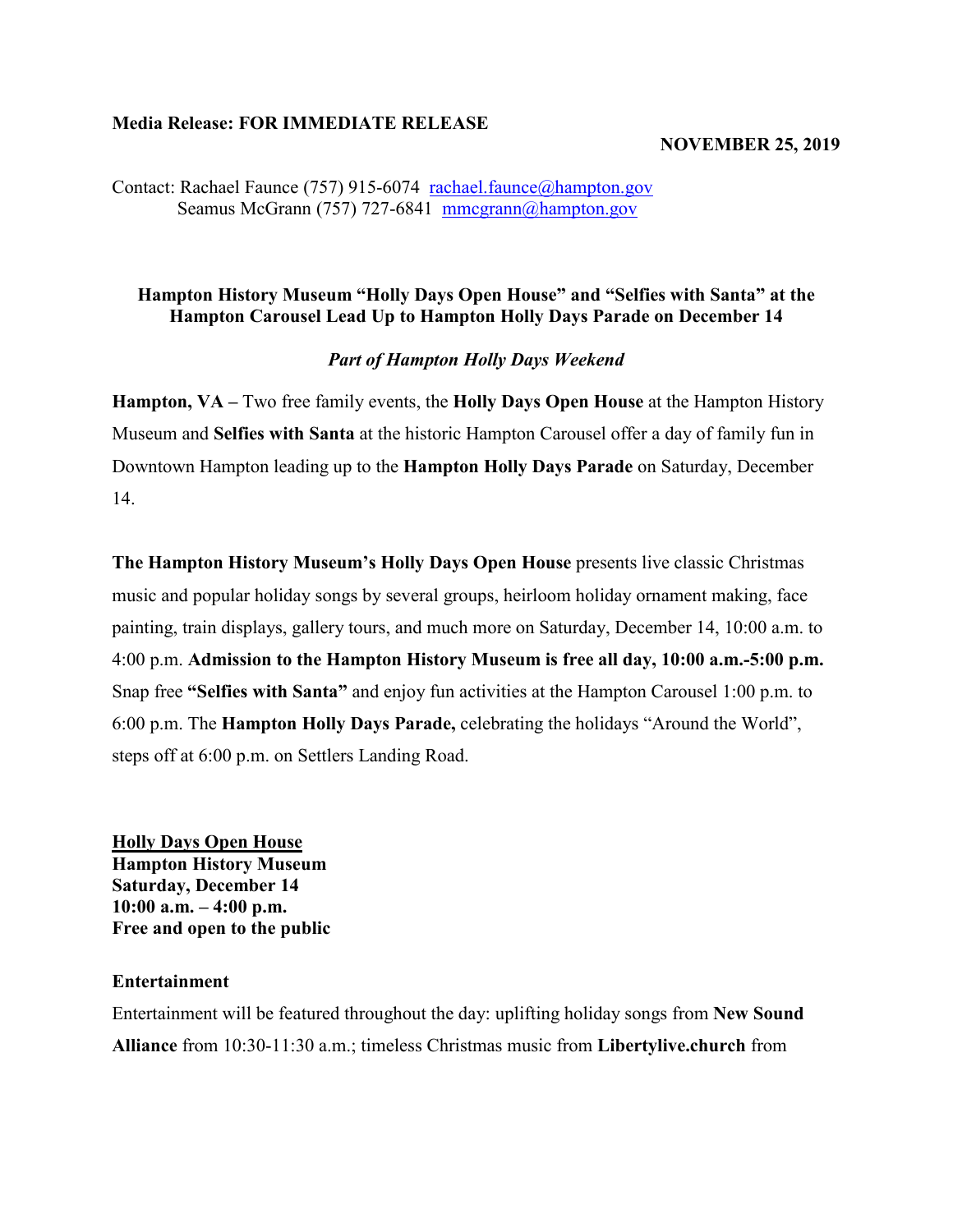12:00-2:30 pm, and acoustic arrangements of seasonal favorites by **Louis Vangieri - LCV PROJECT**, 2:30-4:00 p.m.

## **Live Music Schedule**

| 10:30 am-11:30 a.m. New Sound Alliance |                                                         |
|----------------------------------------|---------------------------------------------------------|
| $12:00-1:00$ p.m.                      | Libertylive.church Carolers                             |
| $1:00-2:30$ p.m.                       | Libertylive.church Brass & Libertylive.church Woodwinds |
|                                        | 2:30 pm-4:00 p.m. Louis Vangieri - LCV PROJECT          |

## **Heirloom Ornament Making**

Visitors can make new memories creating different types of heirloom ornaments that family and friends will cherish for years to come, such as cloth angels, God's Eye Ornaments and Tin-Punch Plate Ornaments.

## **Train Displays**

A train display created by the **Peninsula Model Railroad Club** will dominate the museum's Great Hall. This nostalgic display features several N-scale trains running simultaneously through city, farm, countryside and other interesting scenes. In addition, railroad enthusiast **Dave Shuster** is bringing a large layout of the Polar Express, complete with Santa's Village, along with an O-gauge scenic display, and toy wooden trains to play with.

## **Face painting**

Artists from **[Smile My Party](https://www.facebook.com/amileofsmilesValDAISY/)** will offer free face painting courtesy of the Hampton History Museum from 11:30 am-2:30 pm, and at the Hampton Carousel from 1-4 pm during "Selfies with Santa" taking place from 1:00-6:00 p.m.

#### **Cookies and Hot Chocolate**

Free cookies and hot chocolate will be offered by Libertylive.church while supplies last.

#### **Free Museum Admission**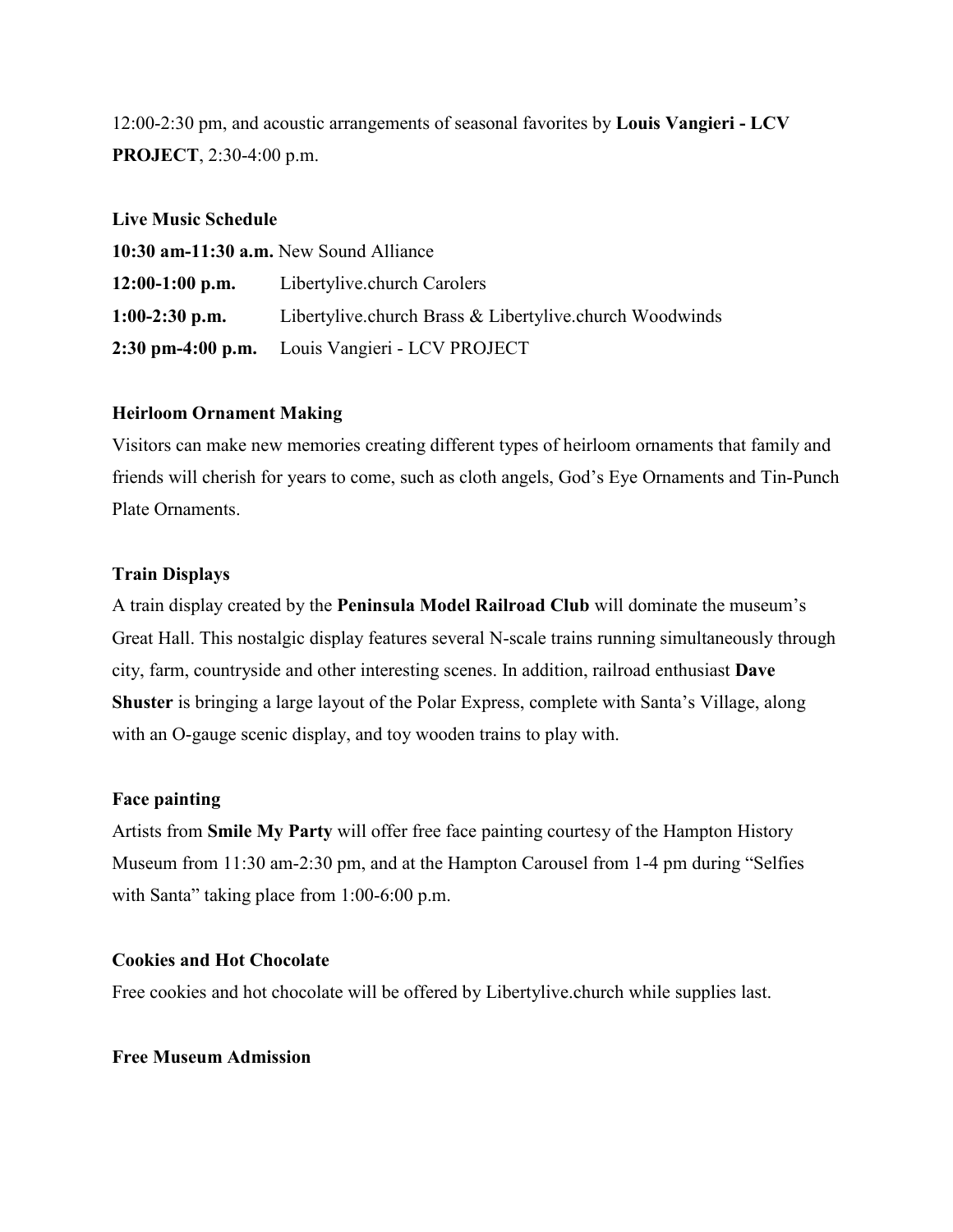Visitors can tour over 400 years of the city's past, from Native American habitation to the  $20<sup>th</sup>$ Century in the Hampton History Galleries, explore artifacts of early settlement, learn the city's role in the American Revolution, War of 1812 and Civil War, and view displays such as "**1619: Arrival of the First Africans**" commemorating the 1619 arrival of the first Africans in English North America 400 years ago, "**When the Computer Wore a Skirt: NASA's Human Computers**" that tells the story behind the hit film and best-selling book *Hidden Figures*, along with "**NASA: Hampton Takes Flight**" which chronicles a century of contributions to aeronautics and space exploration made at the NASA Langley Research Center and its integral role in the Hampton community.

Also on display on the museum's second floor **"Hampton One: Working, Building, and Racing on the Water."** This artifact-rich exhibition explores Hampton's integral ties to, and love of, the water that surrounds the city, its seafood and maritime heritage, and passion for sailing as embodied in the locally developed Hampton One-Design sailboat, and the competitive sailing culture that grew out of it. The exhibit features a restored Hampton One sailboat and an extensive collection of original tools, forms, jigs, documents, photos, trophies, uniforms, and other artifacts.

The Hampton History Museum is located at 120 Old Hampton Lane in **Downtown Hampton**. There is plenty of free parking in the garage across the street from the museum. For more information call 757-727-1102.

# **Selfies with Santa at the Hampton Carousel 602 Settlers Landing Road Saturday, December 14, 1:00-6:00 pm Free selfies, carousel rides, face painting and candy canes**

Festively decorated for the season, the historic Hampton Carousel welcomes youngsters of all ages to share their holiday wishes and snap "Selfies with Santa." A second face painting station will be set up at the carousel (1:00-4:00 p.m.). Admission to the carousel, "Selfies with Santa," carousel rides, candy canes and face painting are free.